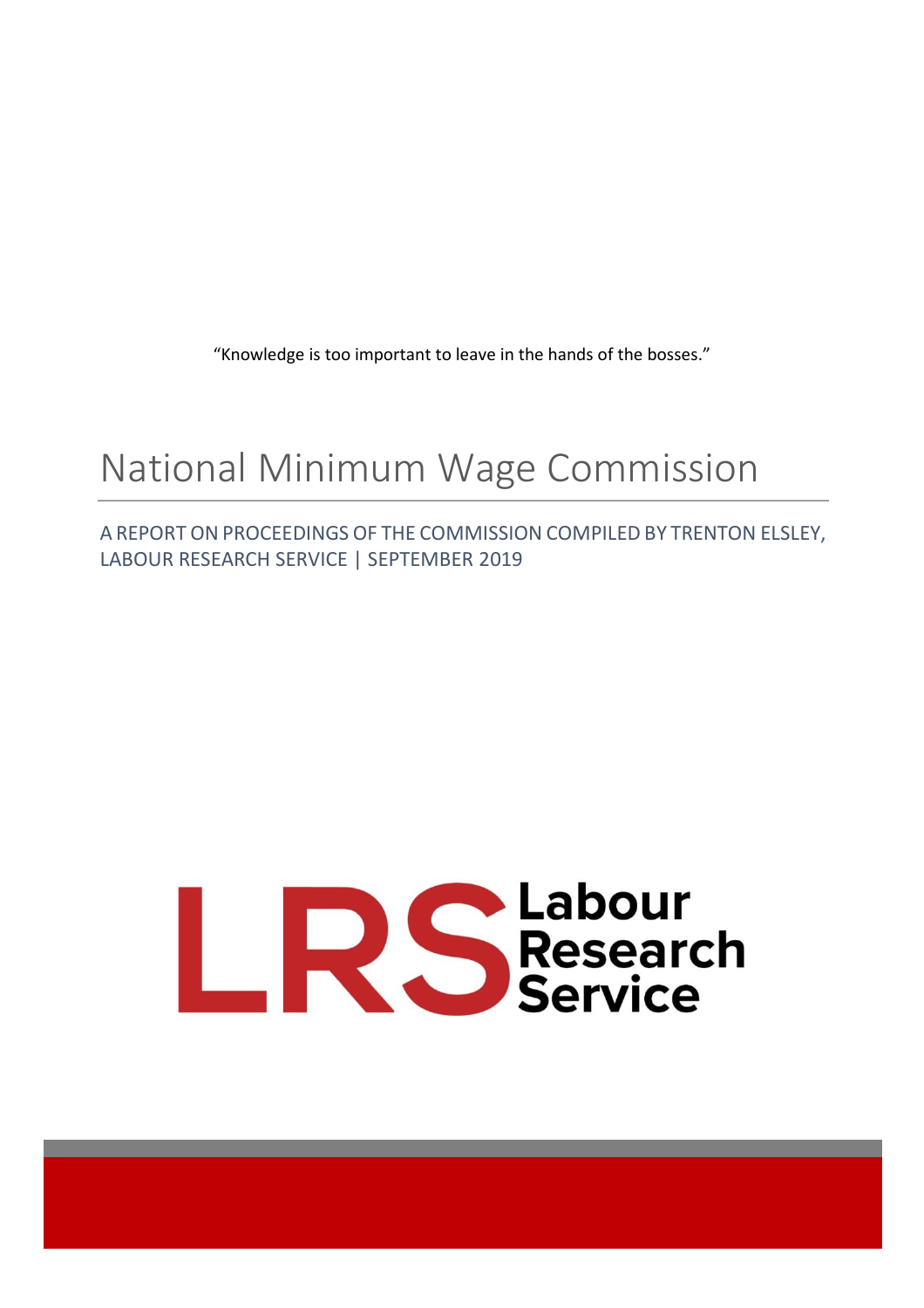The National Minimum Wage came into effect on the  $1<sup>st</sup>$  of January 2019. The Act is intended to contribute towards the eradication of poverty and inequality, the promotion of fair and effective competition in the labour market, and the promotion of labour market stability. Time will tell if the national minimum wage Act is able to meet these lofty ambitions. What is not in dispute is that the Act sets a wage floor meant to protect the most poorly paid workers in the South African economy. The Act sets a minimum beyond which a worker may not be exploited, despite how precarious or vulnerable their position in the labour market is.

The National Minimum Wage Commission was established in terms of the Act. In terms of Section 11 of the Act, the functions of the Commission are to—

(a) review the national minimum wage and recommend adjustments;

(b) investigate and report annually to the Minister on the impact of the national minimum wage on the economy, collective bargaining and the reduction in income differentials and make such information available to the public;

(c) investigate income differentials and recommend benchmarks for proportion- ate income differentials;

(d) set medium term targets for the national minimum wage within three years of the commencement of this Act; and

(e) advise the Minister on measures to reduce income differentials or any other 5 matter on which the Minister requests the Commission's advice;

(f) advise the Minister on sectoral determinations;

(g) advise the Minister on any matter concerning basic conditions of employment; and

(h) perform any such function as may be required of the Commission in terms of any other employment law.''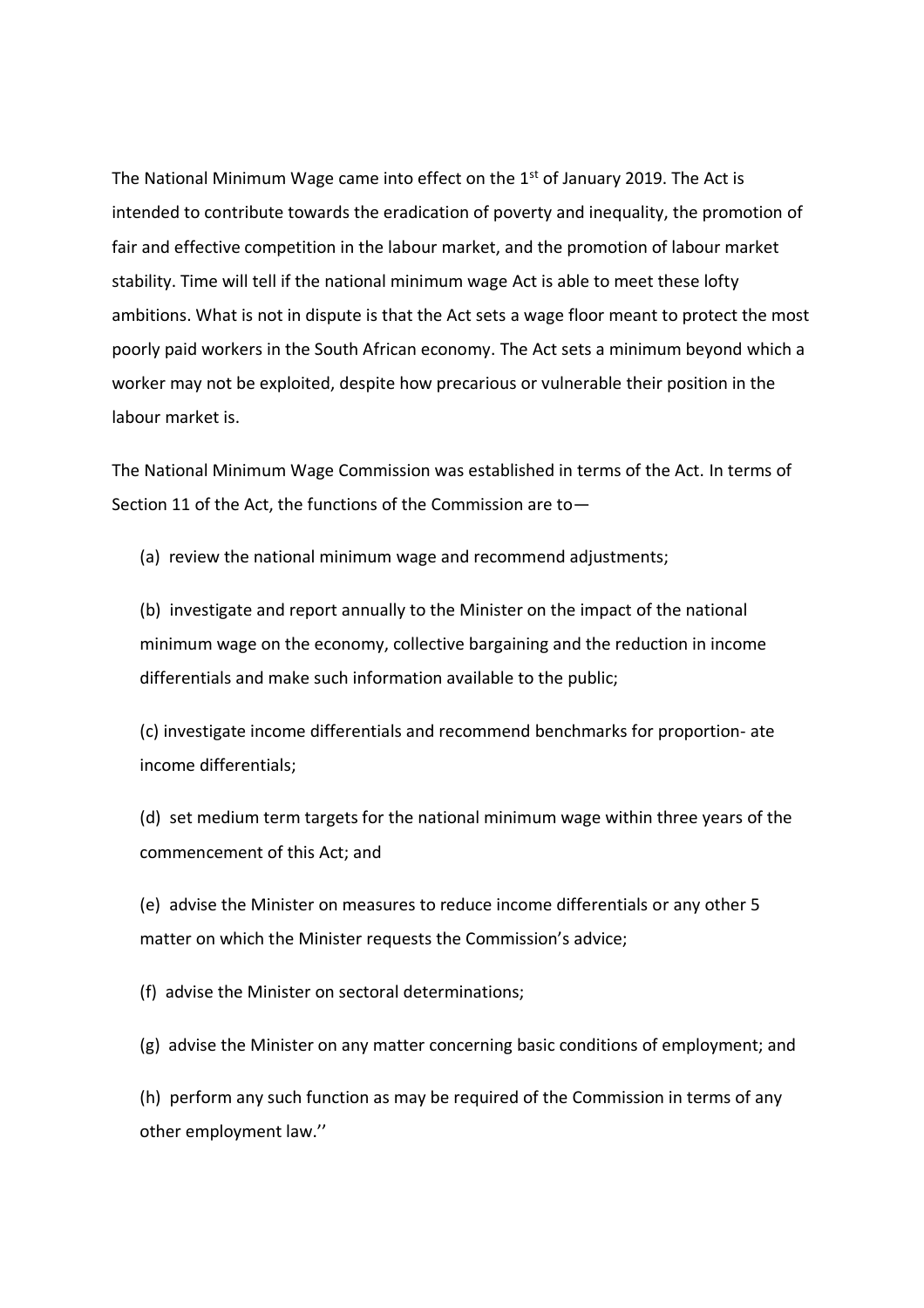An overview of the national minimum wage Act by the chair of the commission, Professor Adriaan van der Walt is attached to this report and provides the reader with a good grounding in the Act.

There are conflicting views of the national minimum wage within the trade union movement. The leading argument of those who oppose the NMW is that it is set too low, that it is too far from a living wage. From this standpoint, the national minimum wage is institutionalized exploitation.

The social partners agree that the level at which the national minimum wage is set is below the value of what we would call a living wage. I note that while there have been a few efforts to calculate the value of a living wage, we do not yet have a proper measure of how much a living wage is in South Africa. The LRS is working to fill this gap in a collaboration with two other organisations and you can find information about the decent standard of living measure on our site [www.lrs.org.za](http://www.lrs.org.za/) and [www.dslnow.net](http://www.dslnow.net/)

An estimated 2,4 million workers (upwards of 22% of all workers in South Africa) were not covered by any form of wage regulation in the past. An estimated 4,9 million workers (almost half of all workers) were covered by sectoral determinations (DPRU, 2016). Many of the sectoral determinations set minimum wages below the level of the national minimum wage. The median minimum wage across all sectoral determinations was R3277 per month (Elsley et al, 2018). This means that half or more of sectoral minimums were R3277 or LOWER.

From this standpoint, the national minimum wage matters. It provides a minimum where there was not minimum before and in the case of the sectoral determinations, it often raised minimums that did exist.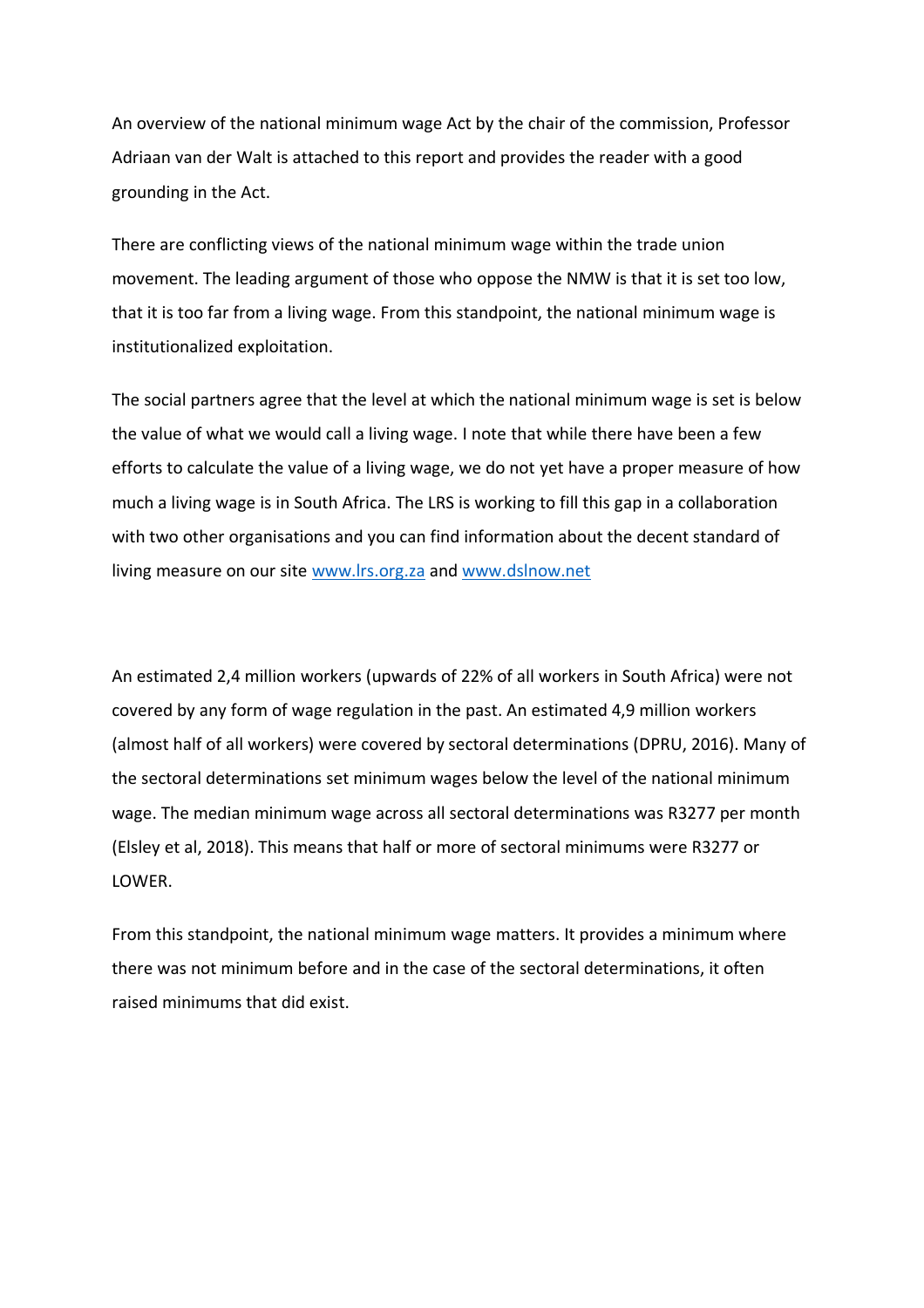#### **1. Sectoral determinations: The Wholesale & Retail Trade**

The review of sectoral determinations now falls to the national minimum wage commission. The annual adjustment of wage minima in this SD for occupations earning above the national minimum wage rate , was caught between the old ECC (Employment Conditions Commission) and the NMWC. The commission subsequently advised the Minister to increase minimums reflected in the wholesale and retail trade sectoral determination (SD). In line with the established formula, the commission advised the Minister that the minimum wages in the SD be adjusted upwards as of 1 June 2019 by 4,53%.

#### **Table 1: Area A**

#### **Metropolitan and Local Municipality**

Bergrivier, Breede Valley, Buffalo City, Cape Agulhas, Cederberg, City of Cape Town, City of Johannesburg Metropolitan Municipality, City of Tshwane, Drakenstein, Ekurhuleni, Emalahleni, Emfuleni, Ethekwini Metropolitan Unicity, Gamagara, George, Hibiscus Coast, Karoo Hoogland, Kgatelopele, //Khara Hais, Knysna, Kungwini, Kouga, Hessequa local authority, Lesedi, Makana, Mangaung, Matzikama, Metsimaholo, Middelburg (Mpumalanga), Midvaal, Mngeni, Mogale, Mosselbaai, Msunduzi, Mtubatuba, Nama Khoi, Nelson Mandela, Nokeng tsa Taemane, Oudtshoorn, Overstrand, Plettenbergbaai, Potchefstroom, Randfontein, Richtersveld, Saldanha Bay, Sol Plaatjie, Stellenbosch, Swartland, Swellendam, Theewaterskloof, Umdoni, uMhlathuze and Witzenberg.

|                                                       | Minimum wages for the periods:         |                |          |         |         |
|-------------------------------------------------------|----------------------------------------|----------------|----------|---------|---------|
|                                                       | 01 January 2019 - NMWA REVIEW          |                |          |         |         |
|                                                       |                                        | 27 Hrs or less | CI 2(2)  |         |         |
|                                                       | Cl 2 (3)(b)                            | Cl 2(3)(a)     |          |         |         |
| <b>Job category</b>                                   | R.p.h                                  | R.p.h          | R.p.h.   | R.p.w   | R.p.m   |
| <b>General Assistant/Trolley Collector</b>            | 20.81                                  | 25             | 20.00    | 900.00  | 3899.70 |
| Security Guard                                        | 20.73                                  | 25             | 20.00    | 900.00  | 3899.70 |
| Forklift Operator                                     | 20.72                                  | 25             | 20.00    | 900.00  | 3899.70 |
| Driver < 3500kg                                       | 20.72                                  | 25             | 20.00    | 900.00  | 3899.70 |
| Merchandiser/Shop<br>Assistant/Checker/Deli Assistant | 20.71                                  | 25             | 20.00    | 900.00  | 3899.70 |
|                                                       | 1 June 2019 <sup>1</sup> - NMWA REVIEW |                |          |         |         |
| Cashier                                               | 22.68                                  | 27.66          | $22.13*$ | 995.81  | 4314.82 |
| Driver 3501 <9000kg                                   | 24.70                                  | 30.07          | 24.05*   | 1082.36 | 4689.85 |
| Clerk/Sales Assistant/Sales<br>person/Block man/Baker | 26.72                                  | 32.55          | 26.04*   | 1171.73 | 5077.10 |
| Driver 9001 <16000kg                                  | 26.90                                  | 32.73          | $26.18*$ | 1178.31 | 5105.64 |
| Displayer                                             | 27.74                                  | 33.80          | 27.04*   | 1216.89 | 5272.77 |

<sup>1 \*4.53%</sup> Adjustment to Cl 2(2) minimum wage rate for 2018 from 1 June 2019, for employees earning above the NMWA rate of R20 per hour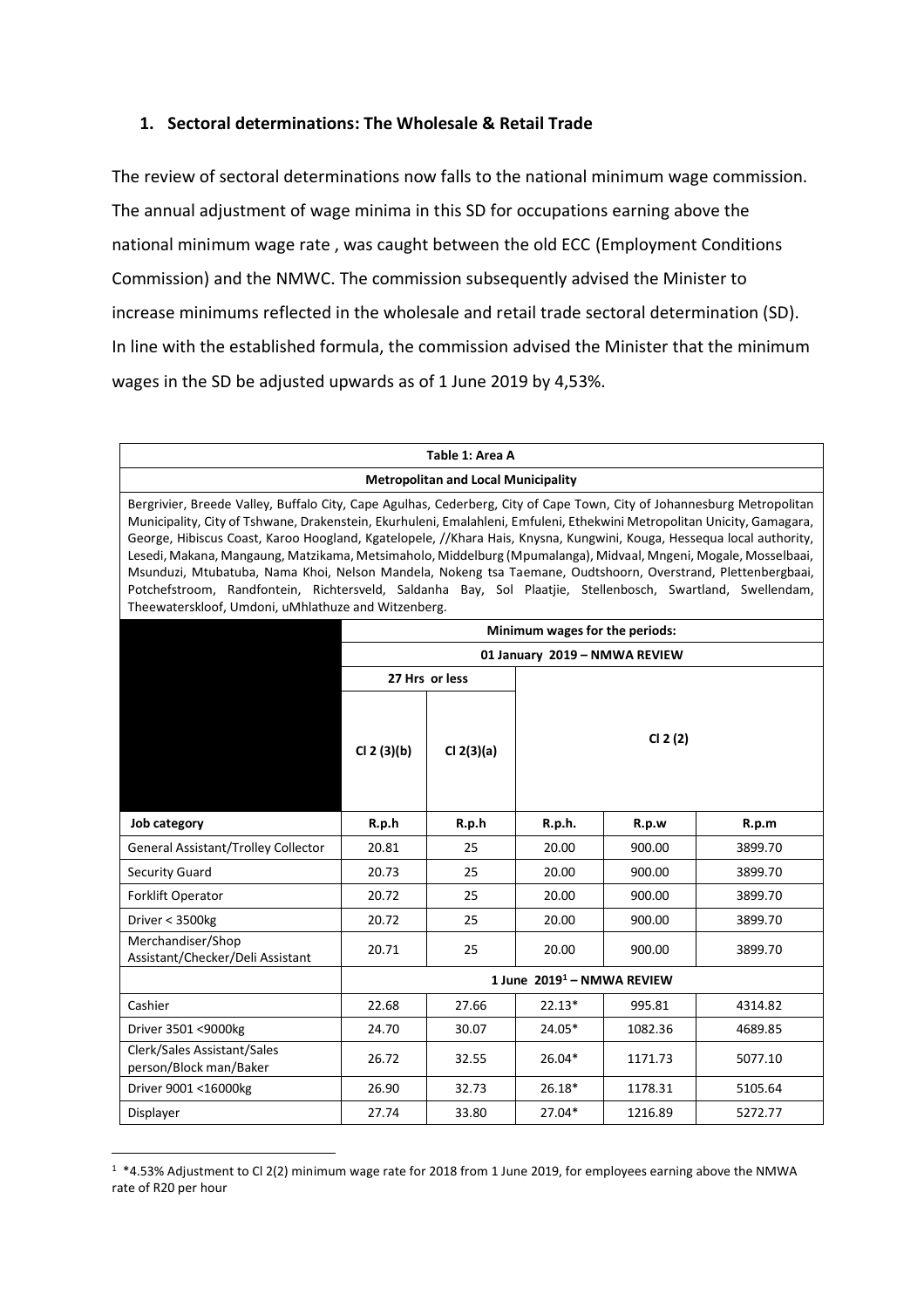| Driver $16001kg >$       | 29.50 | 35.97 | 28.78*   | 1294.97 | 5611.10 |
|--------------------------|-------|-------|----------|---------|---------|
| Supervisor               | 32.88 | 40.03 | $32.03*$ | 1441.26 | 6244.98 |
| <b>Trainee Manager</b>   | 35.48 | 43.25 | $34.60*$ | 1556.97 | 6746.37 |
| <b>Assistant Manager</b> | 38.70 | 47.08 | $37.66*$ | 1694.80 | 7343.56 |
| Manager                  | 42.38 | 51.62 | $41.30*$ | 1858.49 | 8052.84 |

| Table 2: Area B                                       |                                        |                |           |         |         |  |
|-------------------------------------------------------|----------------------------------------|----------------|-----------|---------|---------|--|
| <b>Metropolitan and Local Municipality</b>            |                                        |                |           |         |         |  |
| AREAS NOT MENTIONED IN AREA A                         |                                        |                |           |         |         |  |
| Minimum wages for the periods:                        |                                        |                |           |         |         |  |
|                                                       | 01 January 2019- NMWA REVIEW           |                |           |         |         |  |
|                                                       |                                        | 27 Hrs or less |           |         |         |  |
|                                                       | Cl 2 (3)(b)                            | Cl 2(3)(a)     | Cl 2(2)   |         |         |  |
| Job category                                          | R.p.h                                  | R.p.h          | R.p.h.    | R.p.w   | R.p.m   |  |
| General Assistant/Trolley Collector                   | 20.82                                  | 25.00          | 20.00     | 900.00  | 3899.70 |  |
| <b>Security Guard</b>                                 | 20.73                                  | 25.00          | 20.00     | 900.00  | 3899.70 |  |
| Forklift Operator                                     | 20.89                                  | 25.00          | 20.00     | 900.00  | 3899.70 |  |
| Driver < 3500kg                                       | 20.83                                  | 25.00          | 20.00     | 900.00  | 3899.70 |  |
| Merchandiser/Shop<br>Assistant/Checker/Deli Assistant | 20.82                                  | 25.00          | 20.00     | 900.00  | 3899.70 |  |
| Cashier                                               | 20.86                                  | 25.00          | 20.00     | 900.00  | 3899.70 |  |
| Driver 3501 <9000kg                                   | 20.85                                  | 25.00          | 20.00     | 900.00  | 3899.70 |  |
|                                                       | 1 June 2019 <sup>2</sup> - NMWA REVIEW |                |           |         |         |  |
| Clerk/Sales Assistant/Sales<br>person/Block man/Baker | 23.92                                  | 28.69          | 22.95**   | 1032.97 | 4475.84 |  |
| Driver 9001 <16000kg                                  | 25.89                                  | 31.11          | 24.89**   | 1119.99 | 4852.90 |  |
| Displayer                                             | 23.02                                  | 27.73          | 22.18**   | 998.16  | 4325.01 |  |
| Driver 16001kg >                                      | 28.46                                  | 34.19          | $27.36**$ | 1231.00 | 5333.91 |  |
| Supervisor                                            | 28.91                                  | 34.81          | 27.85**   | 1253.11 | 5429.71 |  |
| <b>Trainee Manager</b>                                | 30.97                                  | 37.21          | 29.77**   | 1339.66 | 5804.73 |  |
| <b>Assistant Manager</b>                              | 34.15                                  | 40.99          | 32.79**   | 1475.60 | 6393.77 |  |
| Manager                                               | 37.04                                  | 44.45          | 35.56**   | 1600.25 | 6933.88 |  |

<sup>2</sup> \*\* 4.53% Adjustment to Cl 2(2) minimum wage rate for 2018 from 1 June 2019, for employees earning above the NMWA rate of R20 per hour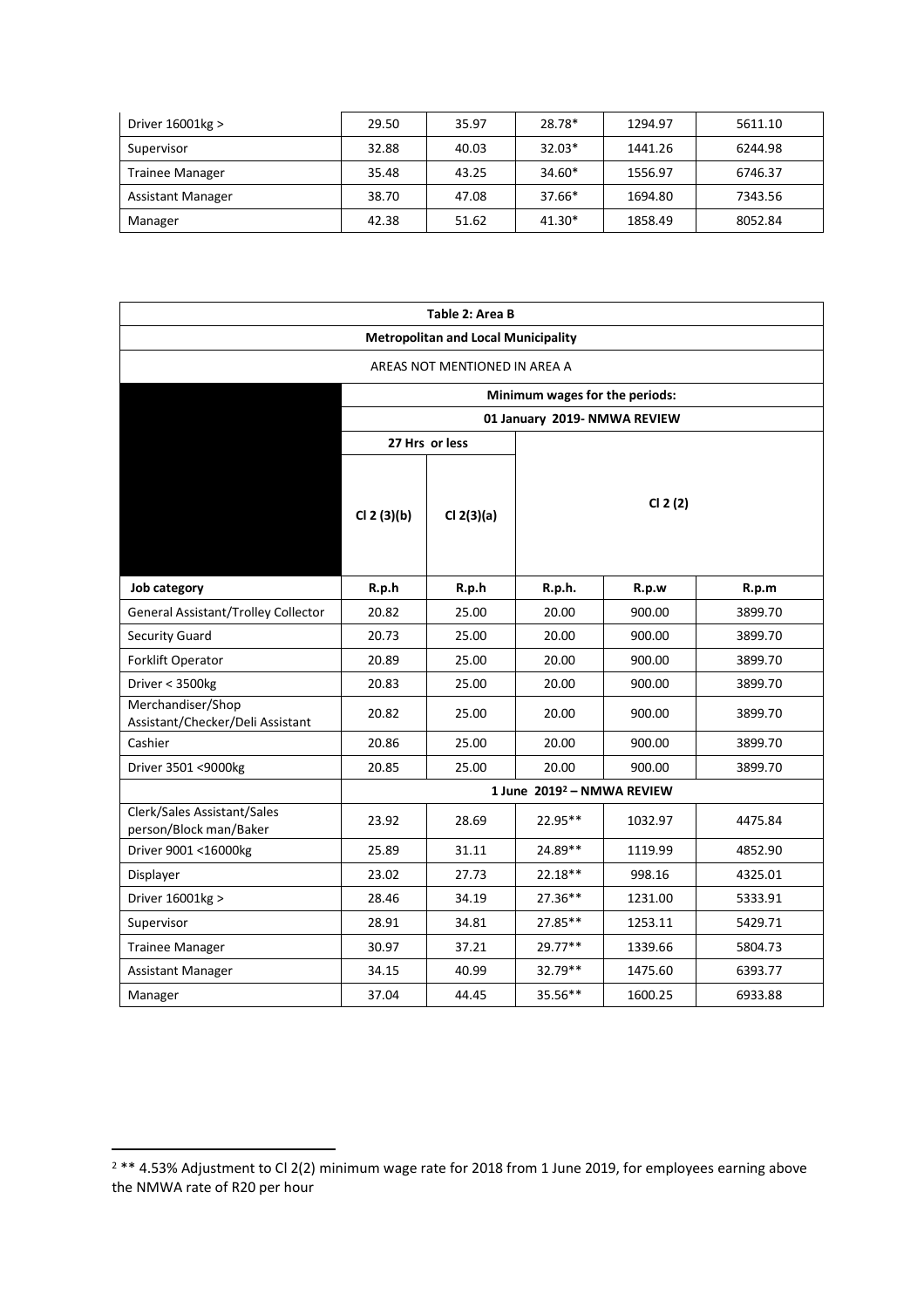#### **2. Research & Monitoring**

- 2.1. The commission is in the process of finalising the terms of reference for research that will support it in discharging its functions as outlined above. This is a key part of the work of the commission and one which will allow the commission to draw on evidence-based research in the execution of its duties.
- 2.2. The core research on the impact of the national minimum wage will be both quantitative and qualitative.
- 2.3. The quantitative analysis heavily dependent on the Quarterly Labour Force Survey (QLFS) administered by Statistics South Africa (StatsSA). There is an inevitable time lag in the release of the quarterly surveys, but this amounts to only two months or so. The wage data from the QLFS is however only released annually as the Labour Market Dynamics Survey (LMDS) and the time lag is close to a year. This would mean that wage data for the first year of implementation of the NMW (2019) would only be available in late 2020, never mind allowing time for analysis of the data.
- 2.4. A representative of Stats SA has assured the commission that the release of the current LMDS (2018) is in process and that the commission can request the early release of unedited data for the 2019 period. This would allow the commission to produce analysis of the impact of the NMW sooner than the end of the 2020 calendar year.
- 2.5. The qualitative research component will allow the commission to explore outcomes that are not easily revealed in quantitative data.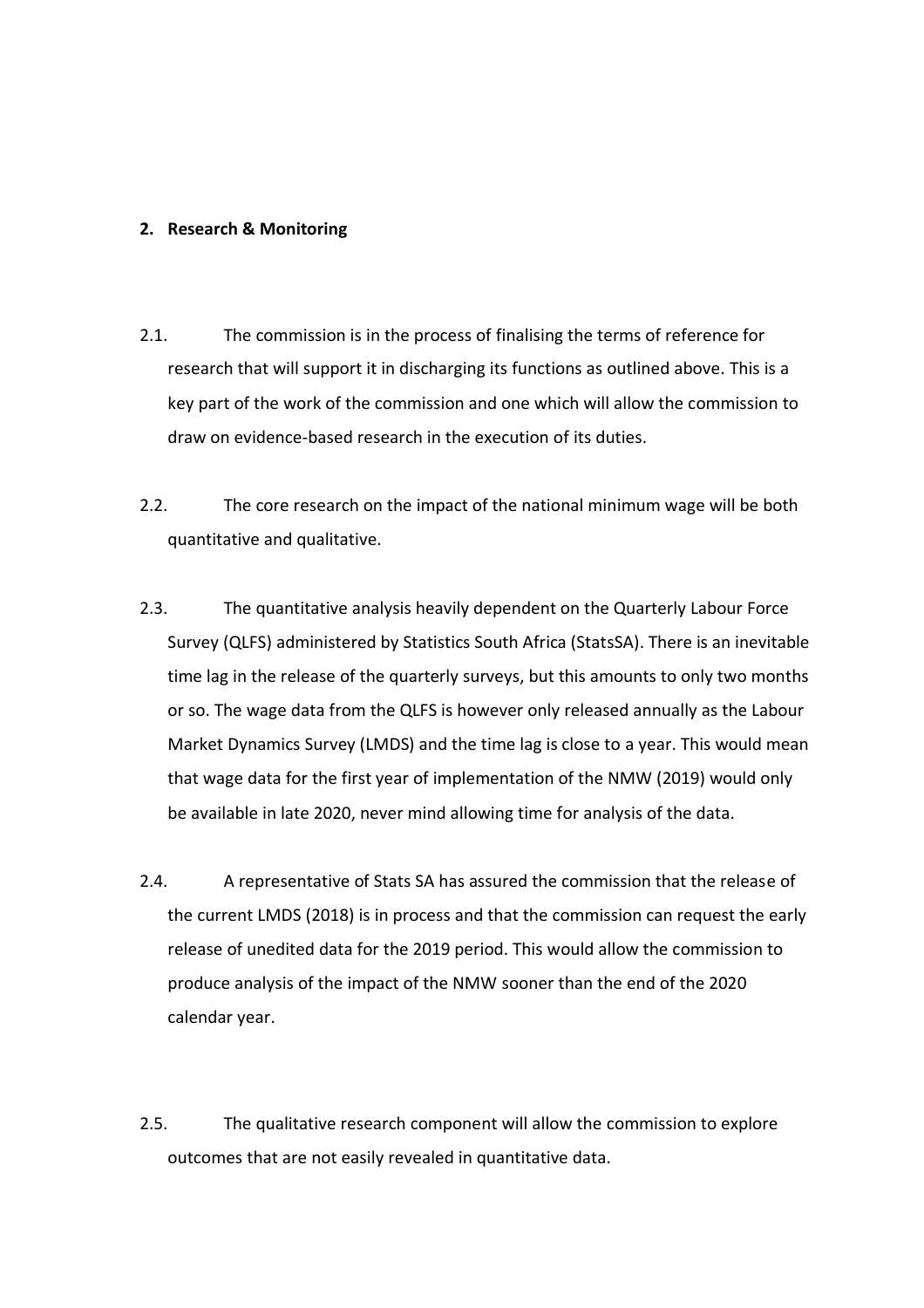- 2.6. The commission has established a reference group to oversee the research and the next steps will involve finalisation of the terms of reference for the qualitative research component.
- 2.7. Applications for exemption from NMW

Here are some facts and figures relating to the NMW exemption process from the department of labour. The table below describes the number of exemption granted and the number of workers affected. This data covers the first six months of the year to end June 2019. The number of workers in the manufacturing affected by exemptions is higher than in other sectors by some margin.

| <b>SIC</b>                                           | Number of      | Affected workers |
|------------------------------------------------------|----------------|------------------|
|                                                      | exemptions     |                  |
| Accommodation & food services                        | 11             | 172              |
| Administration and support services                  | 1              | $\mathfrak{p}$   |
| Agriculture, hunting, forestry & fishing             | 18             | 2027             |
| Arts, entertainment & recreation                     | $\overline{2}$ | 43               |
| Construction                                         | 9              | 1543             |
| Domestic sub-sector                                  | 4              | 6                |
| Education                                            | 7              | 48               |
| Financial intermediation, insurance, real estate and | 3              | 523              |
| business services                                    |                |                  |
| Human health and socials work activities             | 4              | 138              |
| Information and communication                        | 1              | 1                |
| Manufacturing                                        | 77             | 12795            |
| Mining & quarrying                                   | 1              | 149              |
| Other services: NPOs                                 | 73             | 2715             |
| Other service activities                             | 72             | 2904             |
| Professional, scientific & technical services        | $\overline{2}$ | 8                |
| Public administration & defence                      | 3              | 208              |
| Transport, storage & communication                   | $\mathbf{1}$   | 250              |
| Water supply                                         | $\overline{7}$ | 491              |
| Wholesale & Retail                                   | 35             | 2616             |
| <b>Totals</b>                                        | 331            | 26467            |

#### 2.7.1. Exemption application status

| Granted                            | 201 |
|------------------------------------|-----|
| Refused                            | 25  |
| Audit $-$ in process               | 24  |
| <b>Outstanding documents</b>       | 81  |
| <b>Total applications received</b> | 331 |
| Applications withdrawn             | າ   |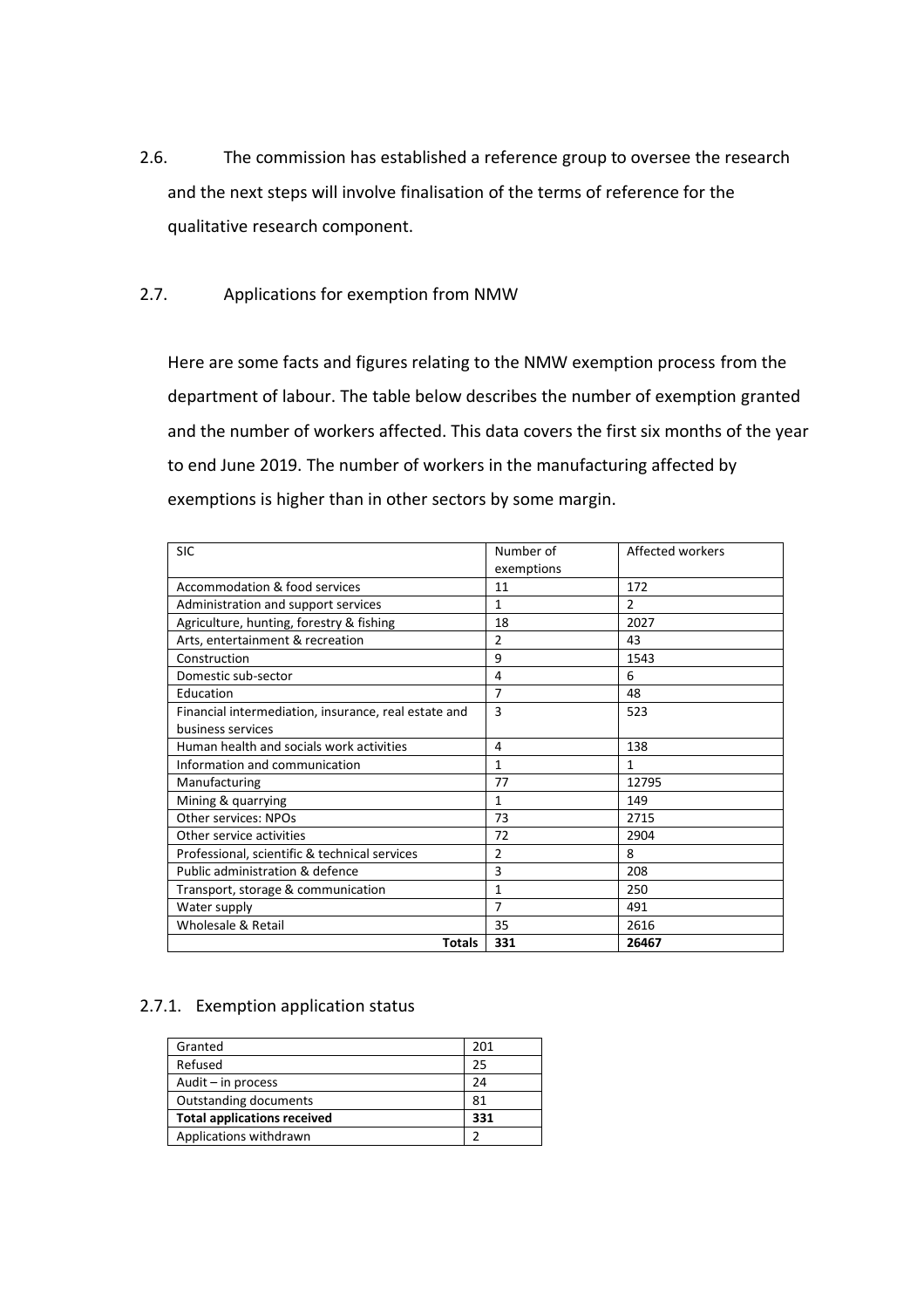## 2.7.2. Provincial breakdown of applications

| Eastern Cape        | 16  |
|---------------------|-----|
| <b>Free State</b>   | 29  |
| Gauteng             | 100 |
| KwaZulu Natal       | 70  |
| Limpopo             | O   |
| Mpumalanga          | 17  |
| Northern Cape       | 7   |
| North West          | 15  |
| <b>Western Cape</b> | 22  |
| National            | 55  |
| <b>Total</b>        | 331 |

#### 2.8. CCMA case referral statistics

### January 2019 to 21 May 2019

| Total cases                                  | 78 495 |
|----------------------------------------------|--------|
| Legislative referrals (BCEA & NMW)           | 7991   |
| Proportion of legislative referrals of total | 10%    |

### Top 5 referring sectors

- i) Business & professional services (2259)
- ii) Private safety & security (2267)
- iii) Building & construction (668)
- iv) Retail (616)
- v) Domestic (397)

Claims in respect of payment for alleged outstanding statutory monies constitute approximately 80% of disputes referred.